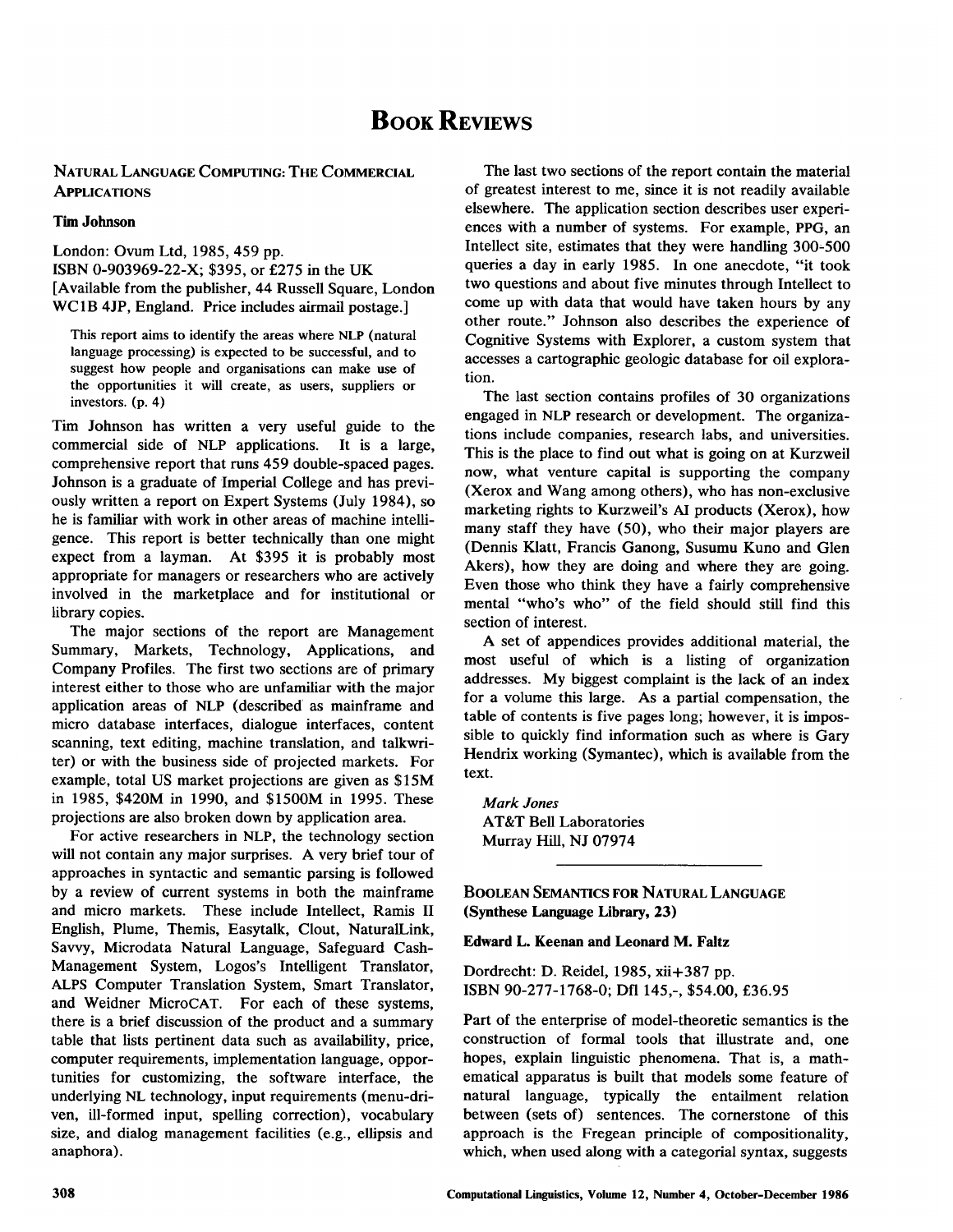that the semantic spaces in which expressions are interpreted are collections of functions of higher type.

As Keenan and Faltz state, *Boolean Semantics for Natural Language* "situates itself squarely in the tradition of model-theoretic semantics". Nevertheless, their work develops an insight absent from other work in the Fregean tradition. As suggested by modern algebra, the study of arbitrary functions from one set to another is often less enlightening than the study of those functions that preserve some primitive underlying structure of the sets involved. Now Keenan and Faltz locate a structural property of natural language and use it as the main feature of their system.

The structural property basic to the book is the closure of syntactic categories under boolean combination. That is, in, for example, *John and Mary walked to school or to the beach,* we see an NP, *John and Mary,* which is itself a conjunction of the proper nouns *John* and *Mary,* and a PP, *to school or to the beach,* which is a disjunction of two PPs. Rejecting analyses of boolean combinations as arising from paraphrastic reduction, Keenan and Faltz endow semantic interpretation spaces with boolean operations. The key point here is that a boolean combination of expressions of a given category can be interpreted in a uniform way as a function of the interpretations of those expressions. This leads to the view that semantic spaces should reflect or preserve a boolean structure. It turns out that in the system of *BSNL,* some categories are interpreted in spaces that are boolean algebras, some in spaces that are homomorphisms, and some others in spaces definable by axioms stated in boolean terms. For example, the semantic space for the category  $N$  of common noun phrases is taken to be an arbitrary complete and atomic boolean algebra P. % Now adjectives combine with Ns to form Ns, but the semantic space is not the whole class of maps from  $P$  to  $P$ . Extensional adjectives satisfy entailment patterns exemplified by *Every small fish is a fish.* In boolean terms, these satisfy the definition of a *restricting map:* 

### $\forall p \in P, f(p) \leq p.$

It also turns out that the class of restricting maps can itself be made into a boolean algebra.

Following a short overview that highlights some of the underlying principles of the work and some of the main themes, the book is divided into two parts. The first presents the extensional system, a syntactic and semantic system that includes such categories as NP, proper NP, VP (both one-place and n-place), Determiner, Adjective Phrase, and PP. In addition, there is a discussion of how passives, reflexives, and relative clauses (among other constructions) are handled. One of the themes is that the important subcategories can be defined in terms of boolean axioms. There is also a nice technical result called the Justification Theorem which is too complicated to discuss here except to say that it allows, for example, the interpretations of one-place predicates to be determined by their action on a small set of NPs, the interpretations of proper nouns.

The second section extends the system to consider intensional phenomena, including intensional predicates and adjectives, sentential complements (through introduction of bar categories), and de-re/de-dicto ambiguity. The main difference between the two parts is that the first part studies phenomena that can be modeled using set-theoretic resources; thus it does not treat tense and aspect, and the boolean connectives are interpreted classically. The second part extends the first part using possible-world semantics. The combination of the boolean approach with possible-world semantics leads to some challenging data. It also poses technical problems which, as the authors point out, are not fully resolved. I think it is fair to say that the most fruitful application of the boolean approach has been in the extensional system.

Readers of this journal will undoubtedly be interested in the computational significance of boolean semantics. Keenan and Faltz do not address any computational issues directly, but there are a few points that can be made in this regard. First, boolean semantics should be more amenable to actual implementation than systems based on Montague grammar. The primary reason is that the sizes of the semantic spaces are smaller here as we consider special classes of functions. Equally important is the fact that many of the classes have algebraic descriptions in terms of generators, and the generators are a small set. For example, the Justification Theorem mentioned above makes the interpretation of predicates tractable by reducing them to sets of individuals. One can also imagine the development of efficient semantic algorithms based on the algebraic approach for exactly the same reason, and these could be used to account for the relative difficulty in the interpretation of various sentences. (It should be noted that the combinatorial explosion is not completely diffused by the boolean approach, since higher categories such as PP are still interpreted in spaces that grow superexponentially.) Still, this book suggests ways in which computation and semantics can interact.

*BSNL* is a reworked version of the authors' 1978 monograph, *Logical Types for Natural Language* (UCLA Occasional Papers in Linguistics, No. 3). It should be accessible to anyone with an interest in semantics. The authors compare their proposals with those in the linguistic literature only at a few places, including the treatment of passive and sentential complements, and thus familiarity with this literature is not assumed. A successful reader would need to be comfortable with mathematical ideas and notation. Even though there are many examples and proofs worked in detail, someone with no exposure to algebra would find even the extensional system rough and the intensional system rougher still. The authors use a number of different modes of argumentation, including the examination of data from languages other than